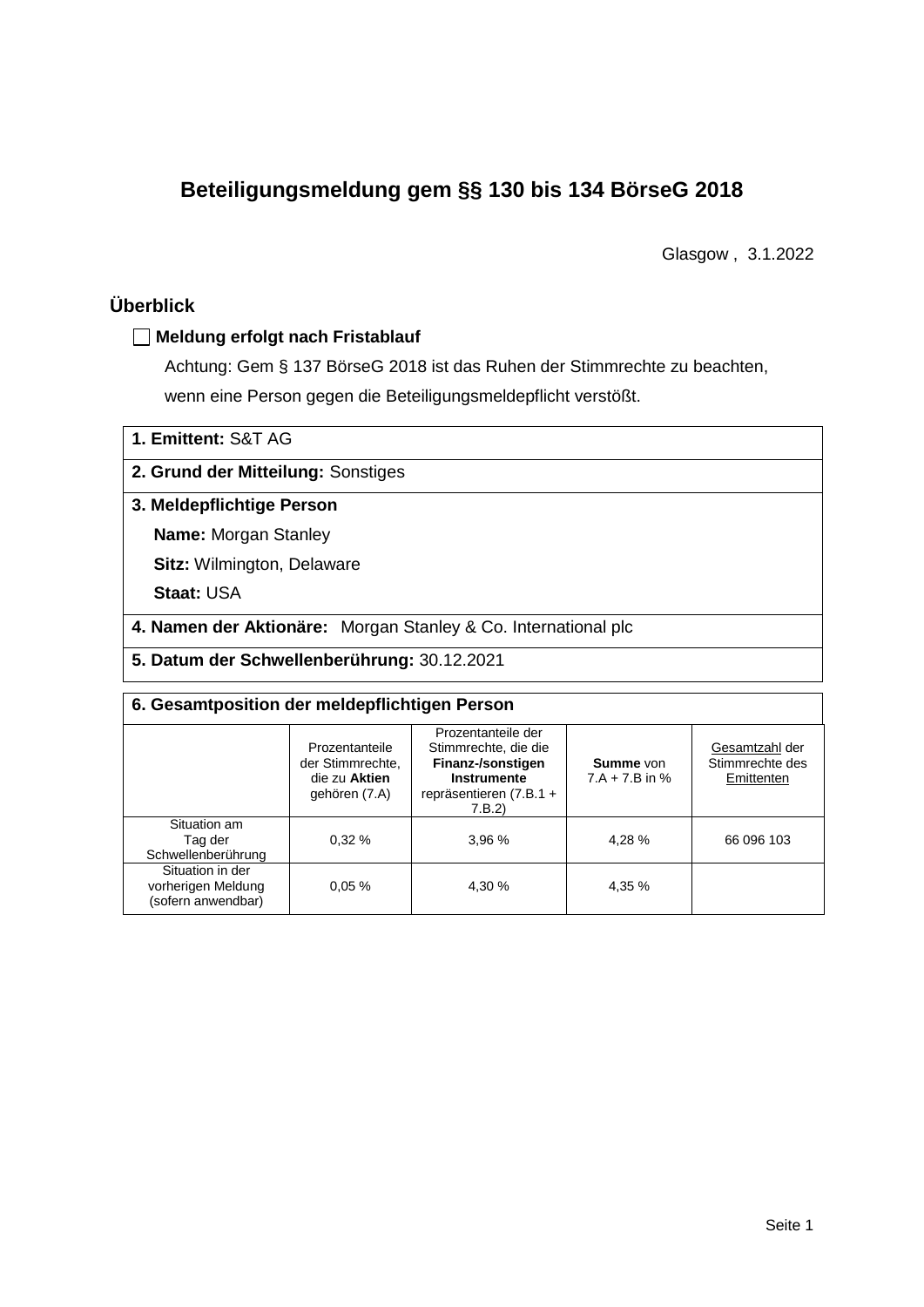# **Details**

# **7. Details über die gehaltenen Instrumente am Tag der Berührung der Schwelle:**

| A: Stimmrechte, die zu Aktien gehören |                                                          |                        |                                           |                                      |  |  |
|---------------------------------------|----------------------------------------------------------|------------------------|-------------------------------------------|--------------------------------------|--|--|
|                                       |                                                          | Anzahl der Stimmrechte | Prozentanteil der Stimmrechte             |                                      |  |  |
|                                       | ISIN der Aktien<br>Direkt<br>$(S$ 130 Börse $G$<br>2018) |                        | <b>Direkt</b><br>$(S$ 130 BörseG<br>2018) | Indirekt<br>$(S$ 133 BörseG<br>2018) |  |  |
| AT0000A0E9W5                          |                                                          | 208 990                | $0.00 \%$                                 | 0.32%                                |  |  |
| Subsumme A                            |                                                          | 208 990                |                                           | 0.32%                                |  |  |

| B 1: Finanzinstrumente / sonstige Instrumente gem § 131 Abs 1 Z 1 BörseG 2018                                                                        |             |              |           |        |  |  |
|------------------------------------------------------------------------------------------------------------------------------------------------------|-------------|--------------|-----------|--------|--|--|
| Anzahl der Stimmrechte<br>Prozentanteil der<br>die erworben werden<br>Art des Instruments<br>Ausübungsfrist<br>Verfalldatum<br>Stimmrechte<br>können |             |              |           |        |  |  |
| Right of recall over<br>securities lending<br>agreements                                                                                             | at any time | at any time  | 2 617 007 | 3.96%  |  |  |
|                                                                                                                                                      |             | Subsumme B.1 | 2 617 007 | 3,96 % |  |  |

| B 2: Finanzinstrumente / sonstige Instrumente gem § 131 Abs 1 Z 2 BörseG 2018 |              |                |                                    |                           |                                     |
|-------------------------------------------------------------------------------|--------------|----------------|------------------------------------|---------------------------|-------------------------------------|
| Art des<br>Instruments                                                        | Verfalldatum | Ausübungsfrist | Physisches oder<br>Cash Settlement | Anzahl der<br>Stimmrechte | Prozentanteil<br>der<br>Stimmrechte |
|                                                                               |              |                |                                    |                           |                                     |
|                                                                               |              |                | Subsumme B.2                       |                           |                                     |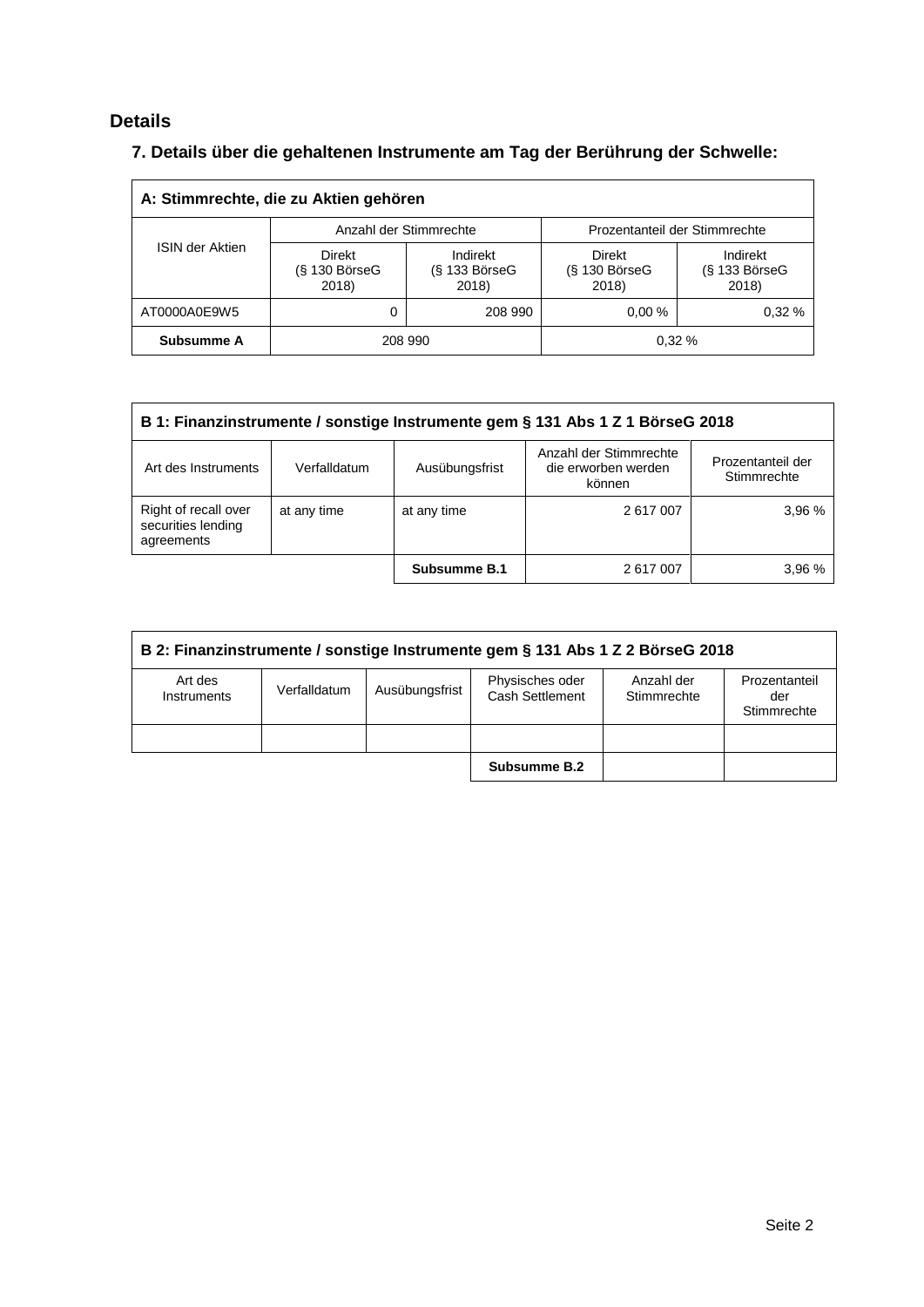### **8. Information in Bezug auf die meldepflichtige Person:**

Die meldepflichtige Person (Punkt 3) wird nicht von einer natürlichen/juristischen Person kontrolliert und kontrolliert auch keine andere Person, die direkt oder indirekt Instrumente am Emittenten hält.

 $\boxtimes$  Volle Kette der kontrollierten Unternehmen, über die die Stimmrechte und/oder Finanz-/sonstigen Instrumente gehalten werden, beginnend mit der obersten kontrollierenden natürlichen oder juristischen Person:

| Ziffer                  | <b>Name</b>                                            | Direkt kontrolliert<br>durch Ziffer | Direkt gehaltene<br>Stimmrechte in<br>Aktien (%) | Direkt gehaltene<br>Finanz-<br>/sonstige<br>Instrumente (%) | <b>Total</b> von beiden<br>$(\%)$ |
|-------------------------|--------------------------------------------------------|-------------------------------------|--------------------------------------------------|-------------------------------------------------------------|-----------------------------------|
| 1                       | Morgan Stanley                                         |                                     |                                                  |                                                             |                                   |
| $\overline{c}$          | Morgan Stanley<br>Capital<br>Management,<br><b>LLC</b> | 1                                   |                                                  |                                                             |                                   |
| 3                       | Morgan Stanley<br>Domestic<br>Holdings, Inc.           | $\overline{2}$                      |                                                  |                                                             |                                   |
| $\overline{\mathbf{4}}$ | Morgan Stanley<br>& Co. LLC                            | 3                                   | 0,00%                                            | 1,95 %                                                      | 1,95 %                            |
| 5                       | Prime Dealer<br>Services Corp.                         | $\overline{4}$                      | 0,00%                                            | 0,02%                                                       | 0,02%                             |
| 6                       | Morgan Stanley<br>International<br>Holdings Inc.       | 1                                   |                                                  |                                                             |                                   |
| $\overline{7}$          | Morgan Stanley<br>International<br>Limited             | 6                                   |                                                  |                                                             |                                   |
| 8                       | Morgan Stanley<br>Investments<br>(UK)                  | 7                                   |                                                  |                                                             |                                   |
| 9                       | Morgan Stanley<br>& Co.<br>International plc           | 8                                   | 0,32%                                            | 1,99 %                                                      | 2,31 %                            |
|                         |                                                        |                                     |                                                  |                                                             |                                   |

## **9. Im Falle von Stimmrechtsvollmacht**

Datum der Hauptversammlung: -

Stimmrechtsanteil nach der Hauptversammlung: - entspricht - Stimmrechten

#### **10. Sonstige Kommentare:**

The notification was triggered as a result of an exercise of a right of recall over securities lending agreements

Glasgow am 3.1.2022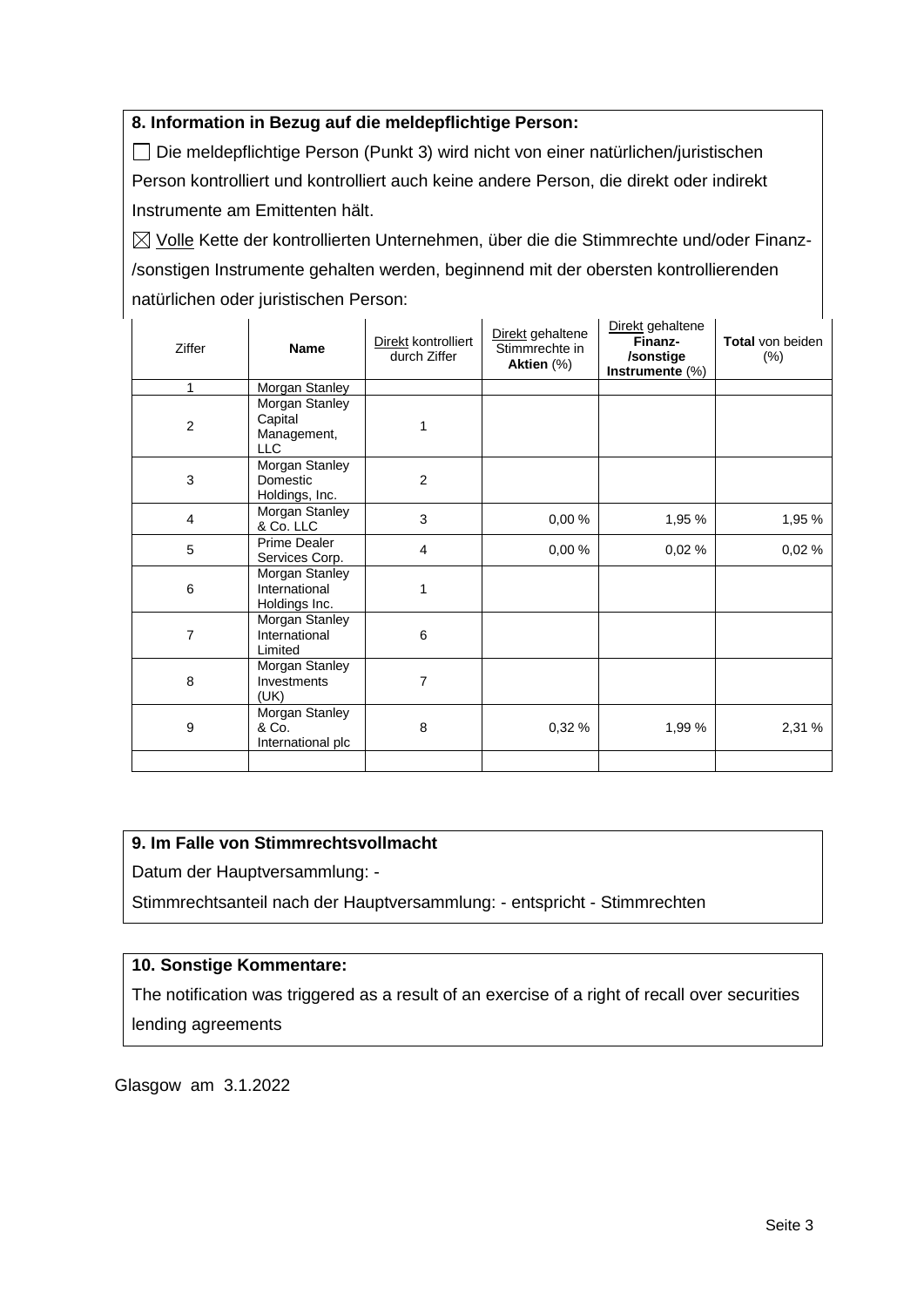# **Major holdings notification pursuant to Sec. 130 to 134 BörseG 2018**

Glasgow , 3.1.2022

### **Overview**

#### **Notification made after deadline**

Caution: In case of violations of major holdings notification rules, please pay attention to Section 137 BörseG 2018 (Suspension of voting rights)

| 1. Issuer: S&T AG |  |
|-------------------|--|
|                   |  |

### **2. Reason for the notification:** Other

#### **3. Person subject to notification obligation**

**Name:** Morgan Stanley

**City:** Wilmington, Delaware

**Country:** USA

**4. Name of shareholder(s):** Morgan Stanley & Co. International plc

**5. Date on which the threshold was crossed or reached:** 30.12.2021

### **6. Total positions**

|                                                                                | % of voting rights<br>attached to<br>shares $(7.A)$ | % of voting rights<br>through<br>financial/other<br>instruments $(7.B.1 +$<br>7.B.2 | <b>Total</b> of both in %<br>$(7.A + 7.B)$ | Total number of<br>voting rights of<br>issuer |
|--------------------------------------------------------------------------------|-----------------------------------------------------|-------------------------------------------------------------------------------------|--------------------------------------------|-----------------------------------------------|
| Resulting situation on the<br>date on which threshold<br>was crossed / reached | 0.32%                                               | 3.96%                                                                               | 4.28 %                                     | 66 096 103                                    |
| Position of previous<br>notification (if applicable)                           | 0.05%                                               | 4.30 %                                                                              | 4,35 %                                     |                                               |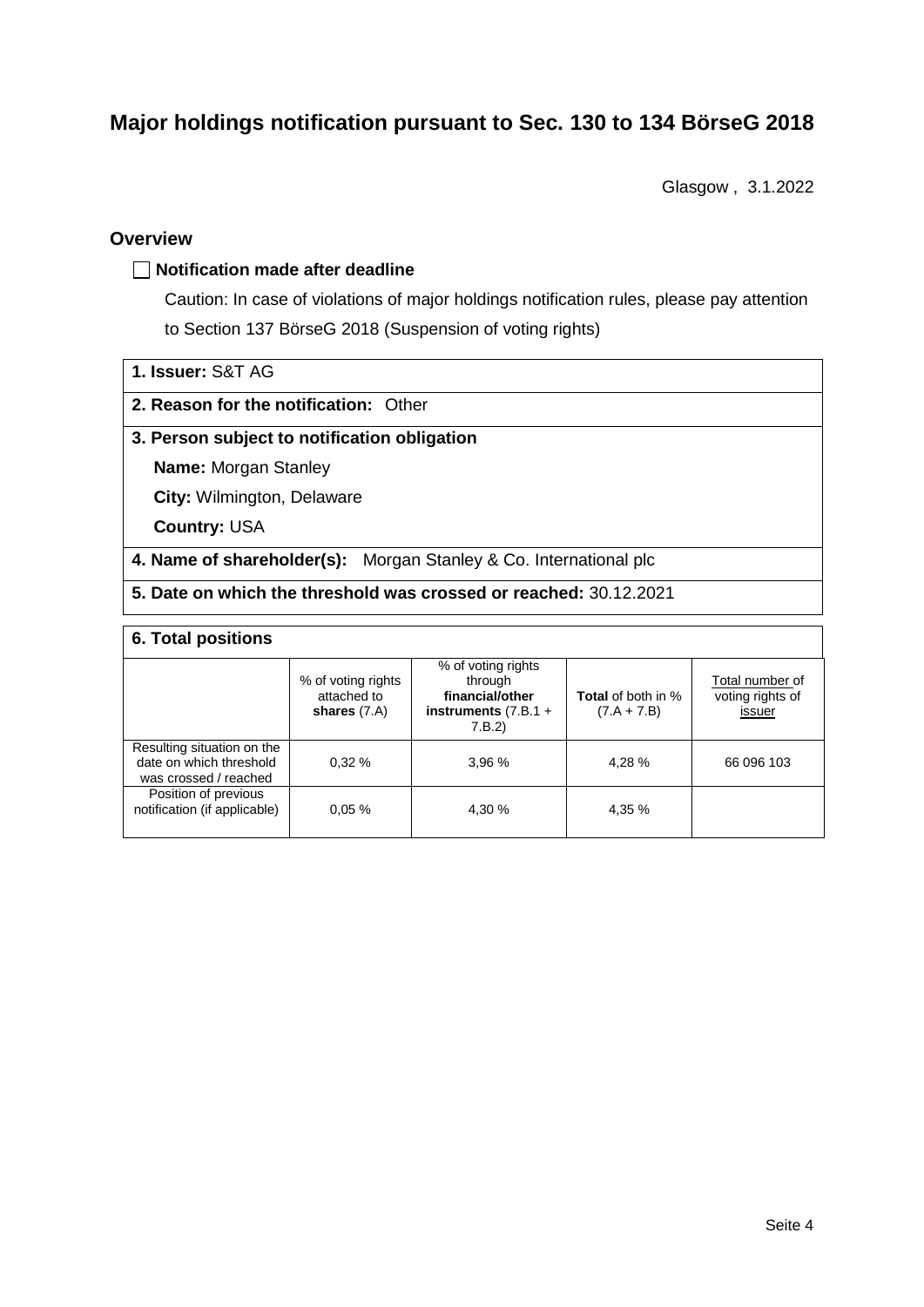# **Details**

## **7. Notified details of the resulting situation:**

| A: Voting rights attached to shares |                                    |                                      |                                           |                                      |  |
|-------------------------------------|------------------------------------|--------------------------------------|-------------------------------------------|--------------------------------------|--|
|                                     |                                    | Number of voting rights              | % of voting rights                        |                                      |  |
| <b>ISIN Code</b>                    | Direct<br>(Sec 130 BörseG<br>2018) | Indirect<br>(Sec 133 BörseG<br>2018) | <b>Direct</b><br>(Sec 130 BörseG<br>2018) | Indirect<br>(Sec 133 BörseG<br>2018) |  |
| AT0000A0E9W5                        |                                    | 208 990                              | $0.00 \%$                                 | 0.32%                                |  |
| <b>SUBTOTAL A</b>                   |                                    | 208 990                              |                                           | 0.32%                                |  |

| B 1: Financial / Other Instruments pursuant to Sec. 131 para. 1 No. 1 BörseG 2018                                                                                             |             |                     |           |        |  |  |
|-------------------------------------------------------------------------------------------------------------------------------------------------------------------------------|-------------|---------------------|-----------|--------|--|--|
| Number of voting<br>rights that may be<br>Exercise Period<br>Type of instrument<br><b>Expiration Date</b><br>% of voting rights<br>acquired if the<br>instrument is exercised |             |                     |           |        |  |  |
| Right of recall over<br>securities lending<br>agreements                                                                                                                      | at any time | at any time         | 2 617 007 | 3,96 % |  |  |
|                                                                                                                                                                               |             | <b>SUBTOTAL B.1</b> | 2 617 007 | 3.96 % |  |  |

| B 2: Financial / Other Instruments pursuant to Sec. 131 para. 1 No. 2 BörseG 2018 |                    |                    |                               |                            |                       |
|-----------------------------------------------------------------------------------|--------------------|--------------------|-------------------------------|----------------------------|-----------------------|
| Type of instrument                                                                | Expiration<br>Date | Exercise<br>Period | Physical /<br>Cash Settlement | Number of<br>voting rights | % of voting<br>rights |
|                                                                                   |                    |                    |                               |                            |                       |
|                                                                                   |                    |                    | <b>SUBTOTAL B.2</b>           |                            |                       |